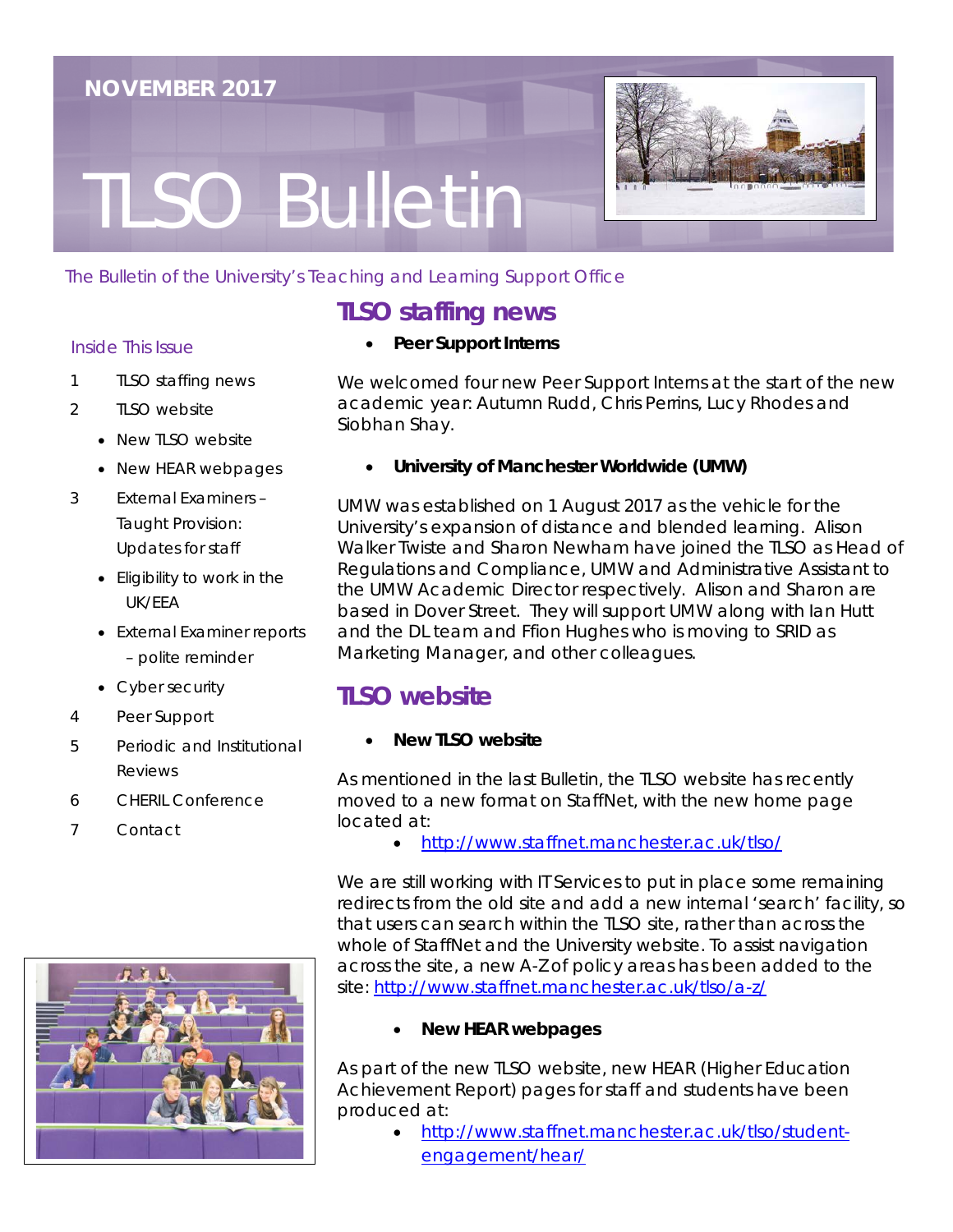## **TLSO Policies, procedures and website (continued)**

Staff are reminded that the new Stellify webpage is also available

[\(http://www.dse.manchester.ac.uk/our-projects/stellify/\)](http://www.dse.manchester.ac.uk/our-projects/stellify/) which provides information about Stellify and support material for staff. Stellify is the University's package of activities that guides students to develop the distinctive attributes of a University of Manchester graduate. Through Stellify, we're encouraging our students to consider the opportunities they get involved with, and helping them to see how these activities will develop their skills and experiences.

## **External Examiners – Taught Provision: Updates for staff**

#### • **Eligibility to work in the UK/EEA**

The University is legally responsible for ensuring that every employee is properly entitled to work in, and/or participate in the activities of the University. While the majority of checks are carried out in HR Services as part of the recruitment process, staff across the University are sometimes involved in carrying out such checks, for example on External Examiners. Penalties for non-compliance are potentially severe; they include:

- On-the-spot fines for each illegal migrant
- Prison sentences for employers if illegal migrant workers are employed knowingly
- Downgrading or withdrawal of our sponsor licence, with the potential consequence that all sponsored migrants (staff and students) would have to leave the University and the UK.

Importantly, since all University Faculties and Schools are housed under one sponsor licence, noncompliance from just one area could mean consequences for the entire University so it is really crucial that we are consistent in our approach whilst undertaking eligibility checks when appointing External Examiners. The government's UK Visas & Immigration department undertakes visits to check our compliance with the relevant legislation, policies and regulations. These visits can be unannounced.

#### **Right to Work and the Appointment Process – What does this mean for Schools and Faculties when nominating External Examiners?**

In order to meet UK Immigration Legislation requirements, External Examiners for taught provision are engaged by the University as members of casual staff. It is the responsibility of the nominating School (or partner institution) to check that a proposed External Examiner meets the criteria for nomination. When The TLSO receives a new Nomination form from a Faculty, it processes it and sends an offer of engagement letter to the new External Examiner to confirm acceptance of the nomination and to obtain the necessary information that is required in order to set the External Examiner up as a member of casual staff. **At this point External Examiners are also asked to certify that they have the right to work in the UK/EEA – without such proof the** 

**University is unable to allow the External Examiner to undertake any work. This involves:**

- 1. Carrying out a check of the colleagues **original** document(s) with the person physically present to ensure that photos and dates of birth are consistent with the person's appearance
- 2. Checking that expiry dates are valid
- 3. Checking for restrictions on work
- 4. Taking a copy of the original document
- 5. Certifying (sign) the copy by writing the words 'The date on which this right to work check was made was' and include the date together with your signature, role and name in full.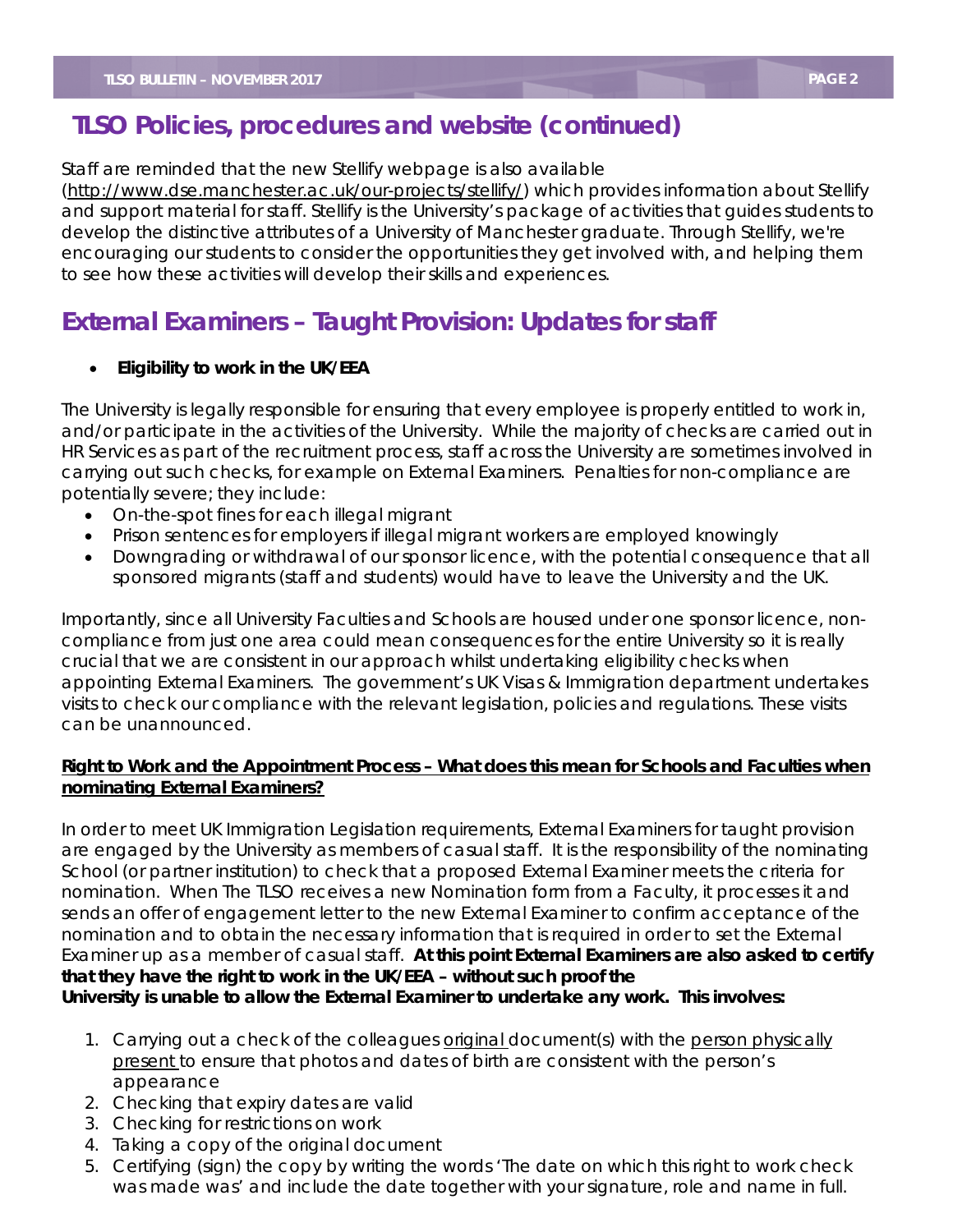## **External Examiners – Taught Provision: Updates for staff (continued...)**

**We are aware that colleagues in Schools and Faculties assist The TLSO in carrying out the 5 steps above, for example, when an External Examiner attends a local induction event or Examination Board. This support is much appreciated by The TLSO, but for the aforementioned reasons it is vital that you do conduct the 5 steps above. It is not appropriate to accept copies of documents if the External Examiner is not physically present; this includes not accepting documents verified by the External Examiner's Home Institution as it is our legal responsibility to directly verify the eligibility of every employee that works in and/or participates in the activities of the University.**

As a result, the institution is not in a position to allow External Examiners to start work until they have provided evidence that they are entitled to work in the UK/EEA. The TLSO would welcome any feedback that you may have to support this endeavour as it is appreciated that External Examiners are appointed from across the UK (and sometimes outside of the UK), and it is not always a straightforward task to meet them in person prior to the Examination Boards.

It would be extremely helpful for colleagues to remain aware of these requirements, and where there are opportunities to undertake these checks to please do so, for example, during local induction events or when facilitating requests for the External Examiner to meet with students as part of their familiarisation with the programme. Alternatively, External Examiners should be directed to The Teaching and Support Office, on the top floor of the John Owens Building where colleagues within The TLSO will gladly undertake these checks. Occasionally, External Examiners will visit HR Services with the relevant documentation. Should this occur, HR Services will contact The TLSO as it is within our remit to record this documentation and to set the External Examiner up as a member of casual staff.

If you have any queries about eligibility to work and acceptable documentation please contact [hrservices@manchester.ac.uk](mailto:hrservices@manchester.ac.uk)

Further information specifically related to eligibility to work in the UK/EEA can be located by visiting: <http://www.staffnet.manchester.ac.uk/human-resources/managers/immigration/right-to-work-checks/>

#### • **External Examiner Reports – Polite Reminder**

External Examiner reports should be returned to The TLSO no later than four weeks after the final Examination Board meeting has taken place. The TLSO acknowledges receipt of each External Examiner report. The TLSO also forwards the reports to the relevant School and Faculty contacts and, where appropriate, submits the Examiner's fee for processing.

If an External Examiner sends the report directly to the School or programme team then please forward a copy to The TLSO as quickly as possible since receipt of the report within The TLSO triggers the fee payment. A quick turnaround will also prevent The TLSO from sending reminder emails to those External Examiners that have already returned their report directly to the School.

If an Examiner cannot send in a report for reasons such as sickness or maternity leave the TLSO should be informed immediately to prevent the Examiner from being chased.

• **Cyber Security**

As colleagues will be aware the University is adding an extra layer of IT security for all staff and postgraduate research students by introducing 2-factor authentication. This will change the way we login each day, by prompting users to go through a new virtual private network (VPN) called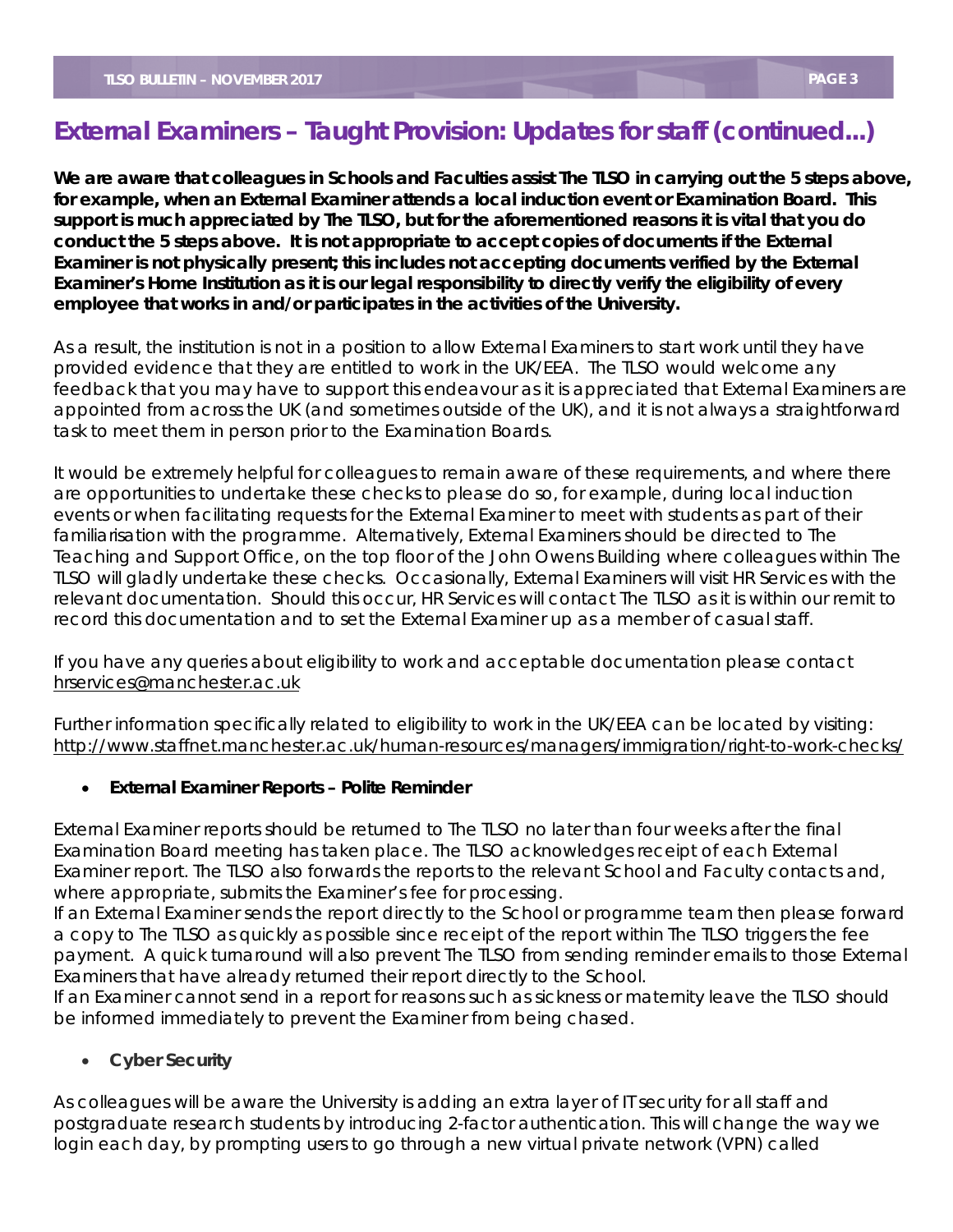## **External Examiners – Taught Provision: Updates for staff (continued…)**

 implementation phase. Colleagues in Cyber Security are updating their FAQs to reflect this, and The TLSO GlobalProtect. External Examiners are not currently required to complete this step as part of the IT Sign-up process because the University systems and applications that they use are not part of this initial are updating current External Examiner Guidance.

Further information can be found by visiting:

<http://www.itservices.manchester.ac.uk/cybersecurity/programme/2step/>

External Examiners will be required to complete 2-factor authentication in future, although as yet there is no planned implementation date for this.

## **Peer Support**

#### **Volunteering and Social Justice Fair**

On September 25<sup>th</sup> we had a stall at the Volunteering and Social Justice Fair, meeting prospective volunteers looking to get involved with not just PASS and Peer Mentoring but the additional opportunities we provide, such as Basic Life Skills to Peer Led IT, Wellbeing Champions and Volunteering Champions, and more! It was a fantastic opportunity to advertise the additional opportunities within Peer Support and meet interested students.



### **Open Day**

We also had the opportunity to talk to prospective students coming to The University of Manchester at the two under-

graduate Open Days on September 30<sup>th</sup> and October 14<sup>th</sup>.

We were joined by some very enthusiastic Student Coordinators who helped share their experiences and talk about what Peer Support could offer them.



#### **PASS Session Observations**

#### **AskMe Thank You Event**

Following from our AskMe Setting up for Success event, Peer Support held a Thank You Event on October 17th where Student Coordinators from all Peer Support schemes were invited back to return their badges and celebrate their fantastic work helping welcome all first years to the University. In addition to the networking event, Paul Govey came as our guest speaker to talk about the impact AskMe has on our first year students. We also ran a few competitions the schemes could get involved in for a chance to win money for their scheme.

Now the academic is in full swing and many PASS Leaders have run several PASS Sessions, we are moving onto our PASS Session observations. The aim is to give PASS Leaders tailored feedback on how they are facilitating learning within their session, recognising good practise and offering advice on how to improve further. Currently we've completed 120 PASS observations with the help of Staff, Student Coordinators and Leaders, so a massive thanks to those who have helped!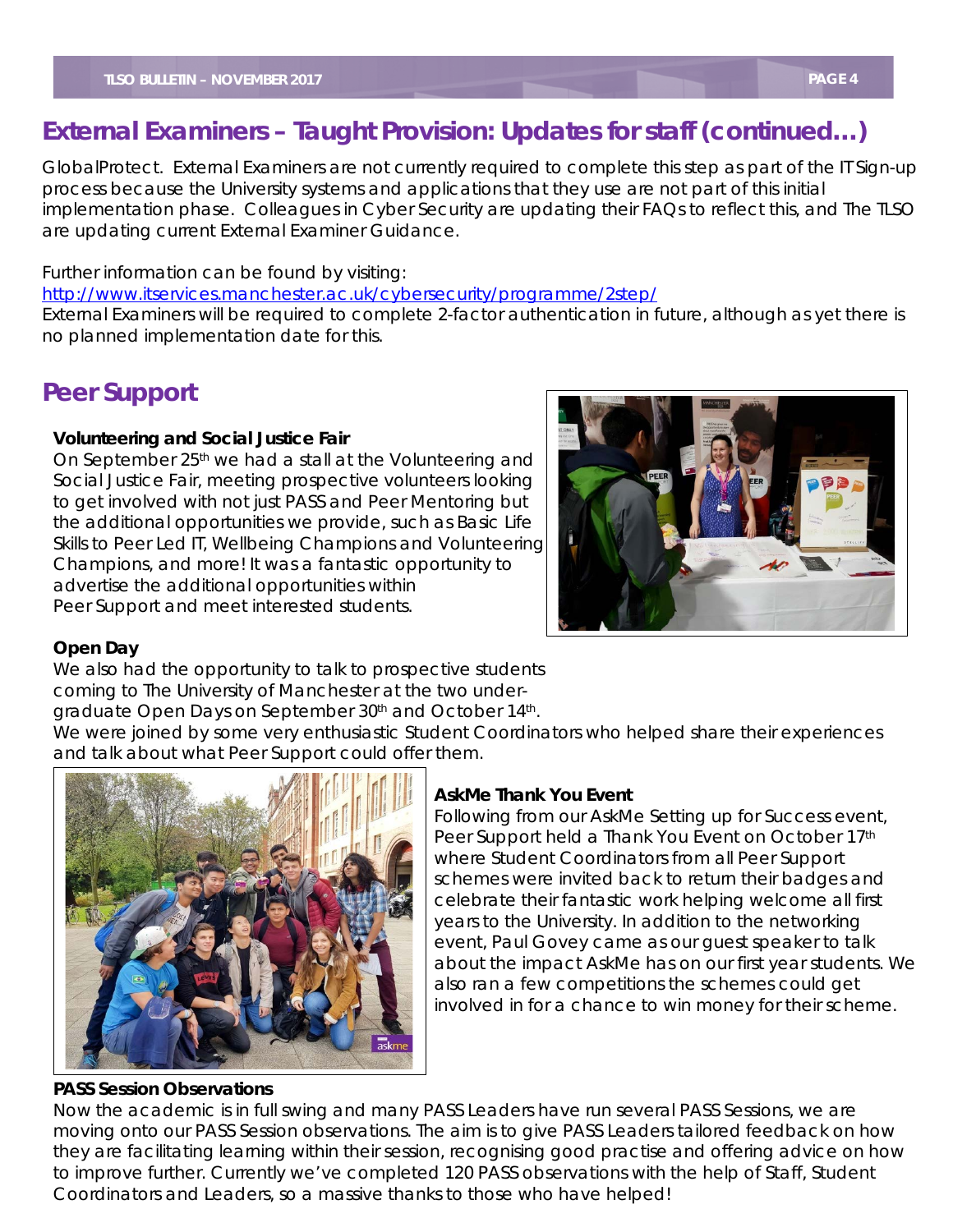## **Peer Support (continued)**

#### **Basic Life Support**

 This semester, another exciting opportunity was provided for all Peer Support Volunteers allowing them to learn how to preform CPR and how to use automated external defibrillators (AED). Students who trained last year were given the opportunity to become trainers this year and run the peer-led training sessions for this year's volunteers. These events have been a massive success not only in turn out but one volunteer who trained, was then able to help someone who was in need of CPR the very day.



## **Periodic and Institutional Reviews**

 next six years is available below: This month's updated review schedule for internal programmes and collaborative provision for the

o [Periodic and institutional review schedule](http://documents.manchester.ac.uk/display.aspx?DocID=10980)